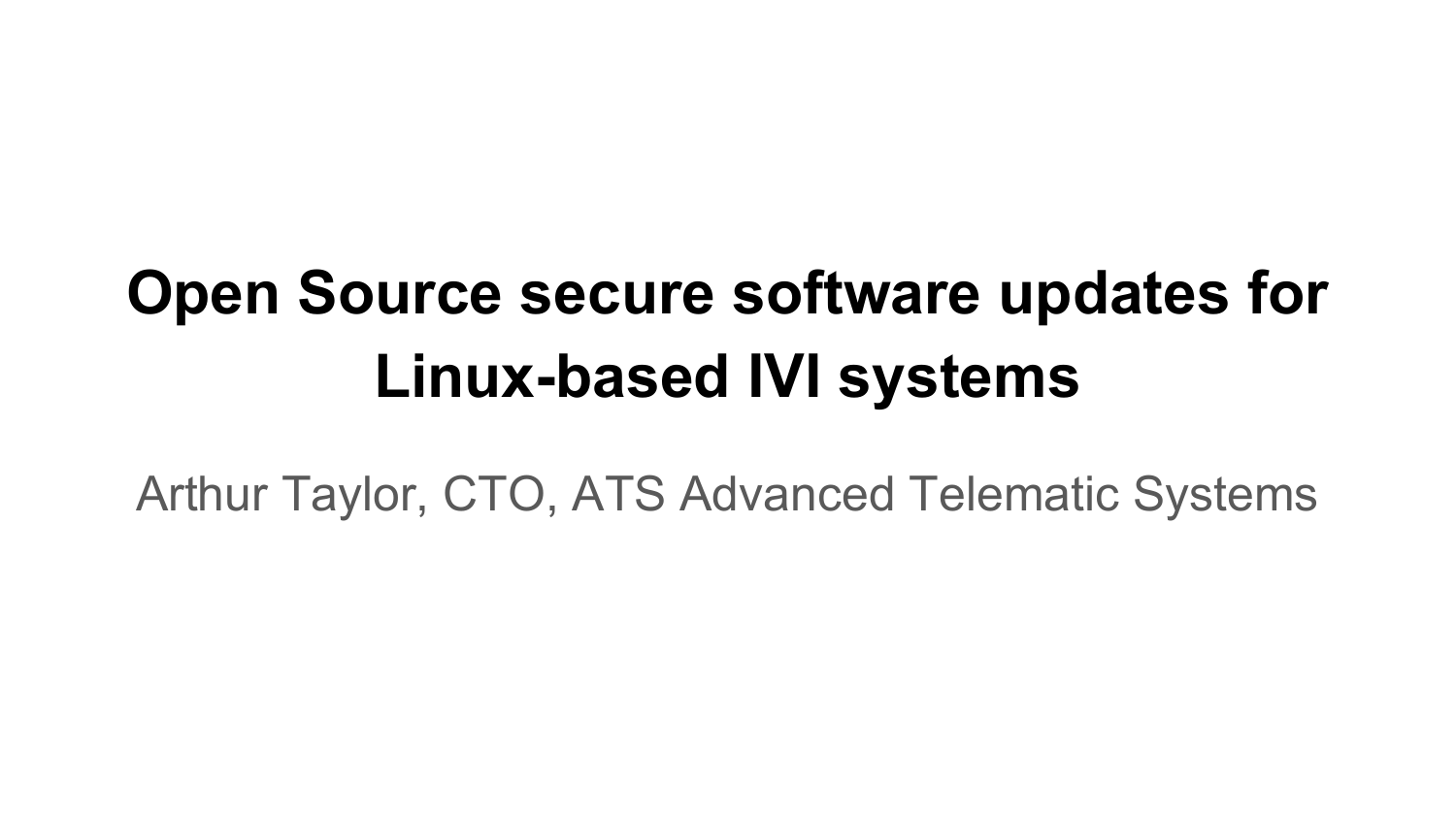#### Abstract

Cyber security and vehicle recalls are two of the hottest topics in automotive software development right now. Over-the-air updates are critical to allowing vehicle and device manufacturers to mitigate security and warranty risks in deploying software to vehicle fleets, but until recently there was no end-to-end open source solution to manage updates. ATS has been working with GENIVI and AGL to implement secure software updates in their development / reference platforms. In this talk we will present a review of existing open source OTA solutions, introduce the open source GENIVI SOTA solution, describe its architecture and security features, and describe the integration of the OTA Client into the GENIVI Development Platform and the AGL Reference Platform. We will demonstrate updates to a running device based on the OpenIVI platform.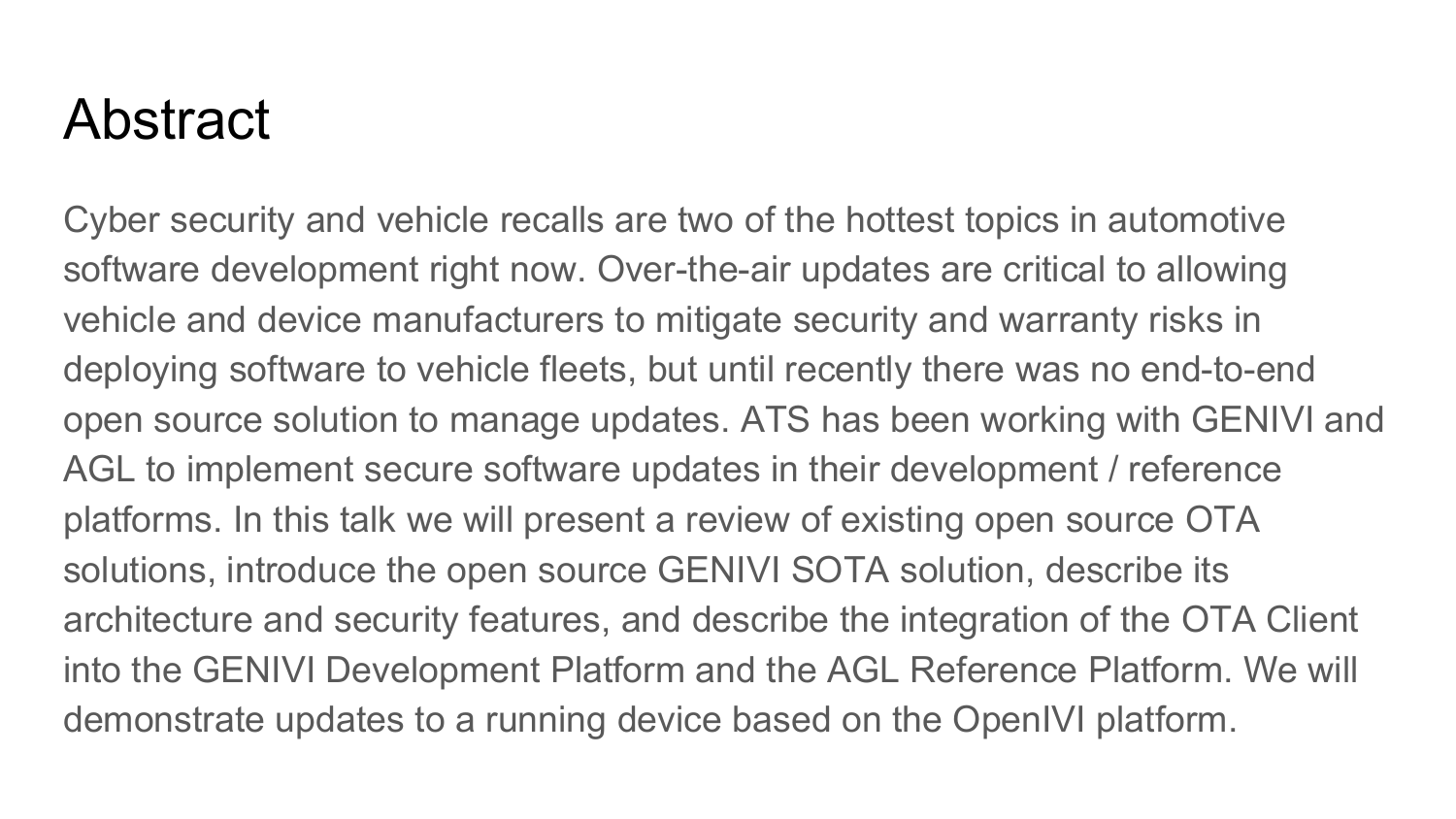## **Background**

- ATS Advanced Telematic Systems GmbH Berlin start-up, founded 2013
- ATS is AGL and GENIVI member since 2013
- Have worked on client- and server-side software solutions for automotive
	- Ported AGL to Freescale iMX.6-based automotive platform 2015
	- Developed GENIVI SOTA 2015
- Strong focus on and experience with Open Source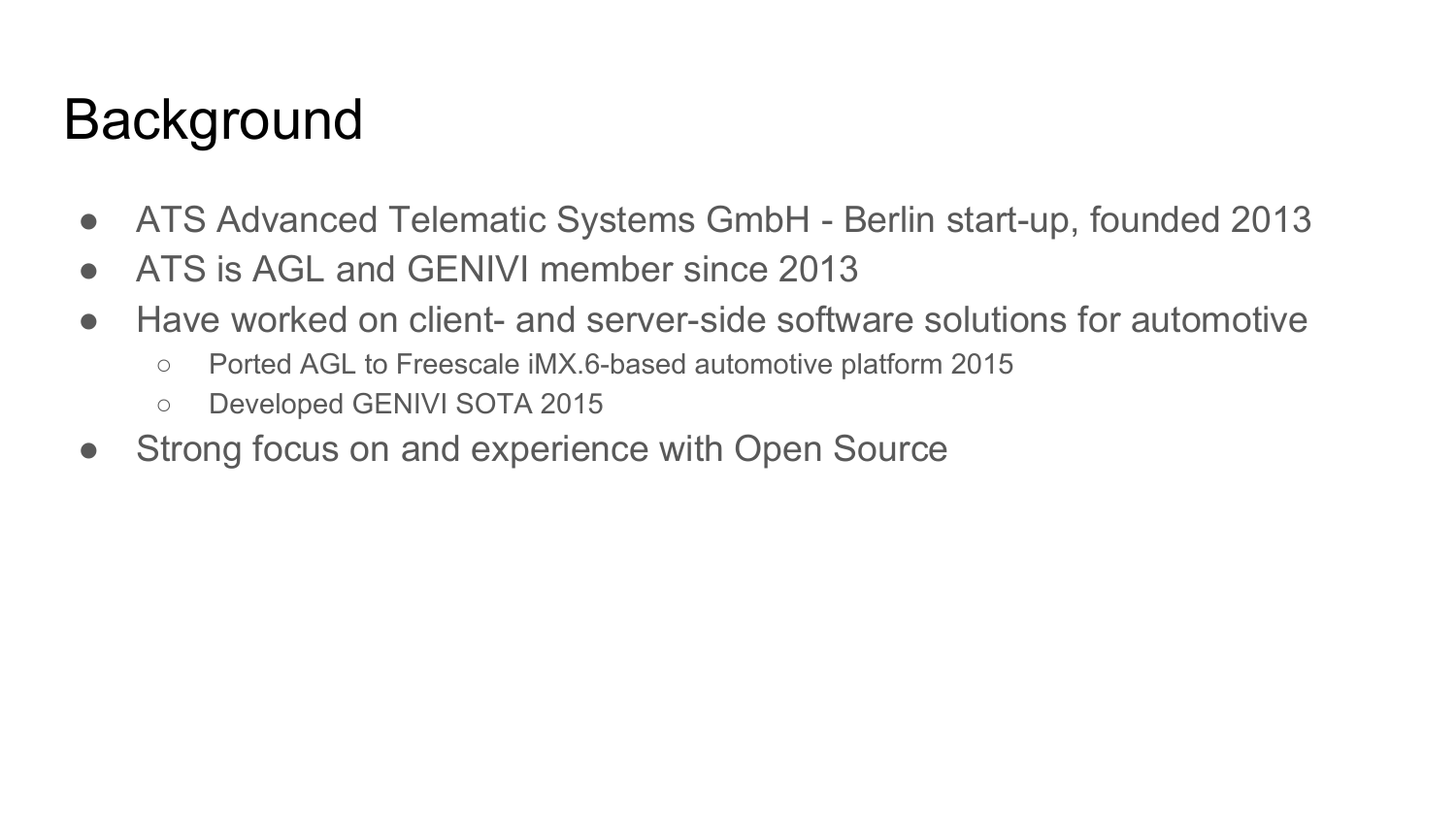#### Goal

- To OTA enable AGL Reference Platform
- To use end-to-end Open Source tools and software
- To implement an approach which meets the requirements of automotives
- To implement an approach that is accepted by the community
- Build a Proof-of-Concept system to demo here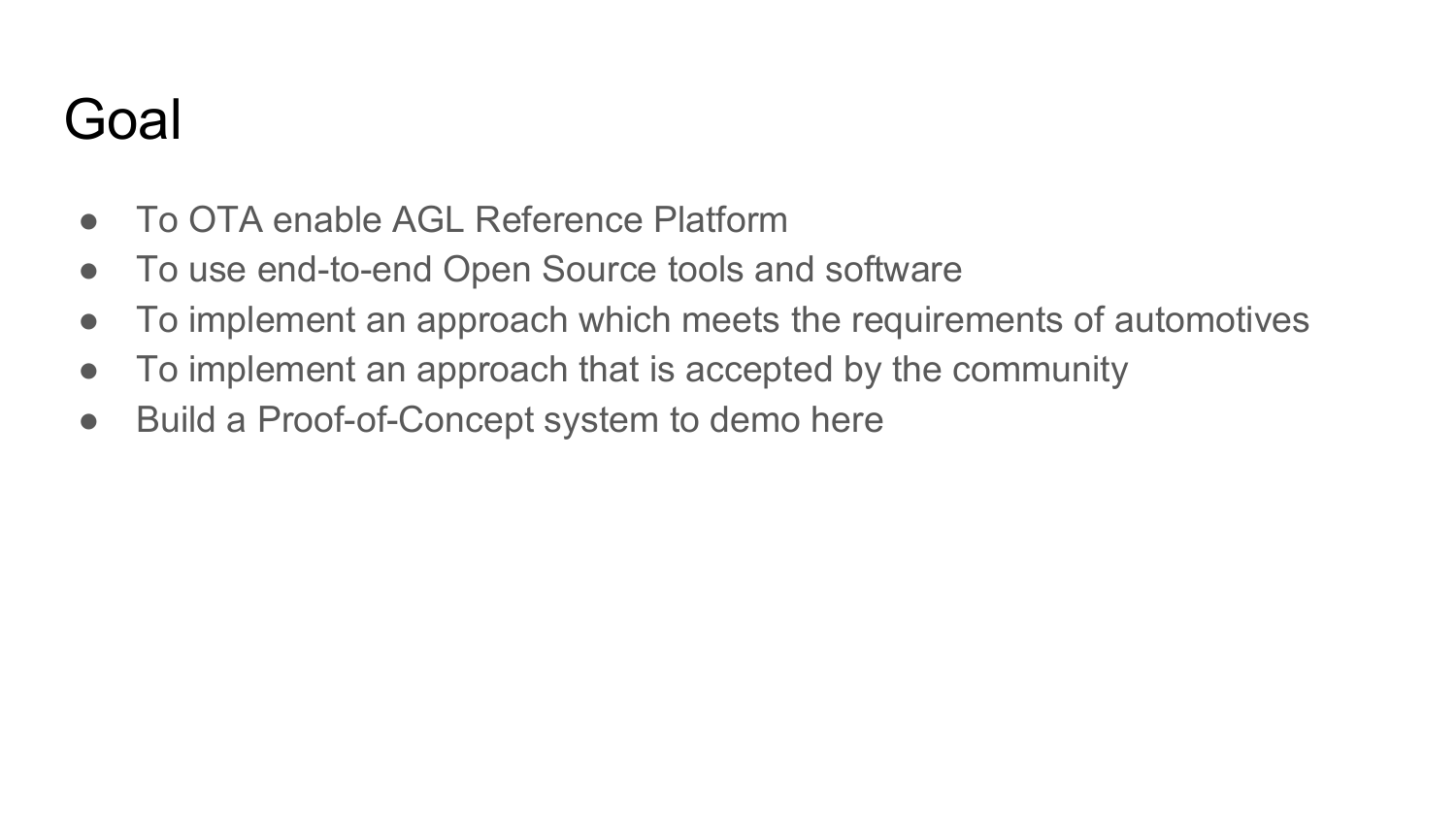## Background

- Automotive requirements for updates
- Current state of Linux in Automotive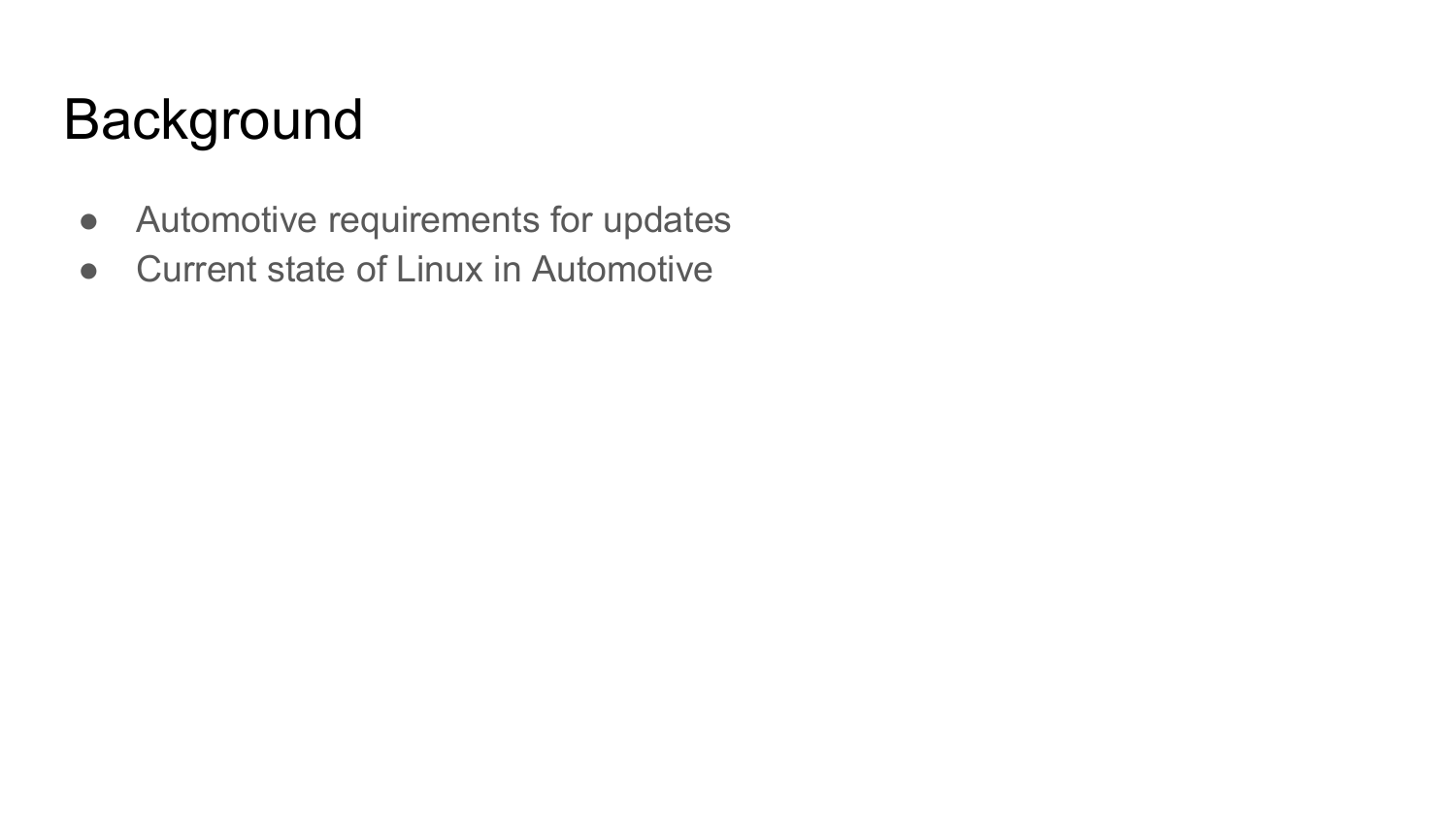## Automotive Requirements for Software Updates

- Atomic updates
- Revert to previous system on update failure
- Update of bootloader, kernel and configuration data, and filesystems
- Support for signing of images and verification of images on installation
- Support trusted boot and execution of software update in a trusted application environment leveraging the platform's hardware TPM and/or TEE features.
- Enable/disable a specific feature and apply/rollback system updates incrementally rather than through a complete OS update that replaces the filesystem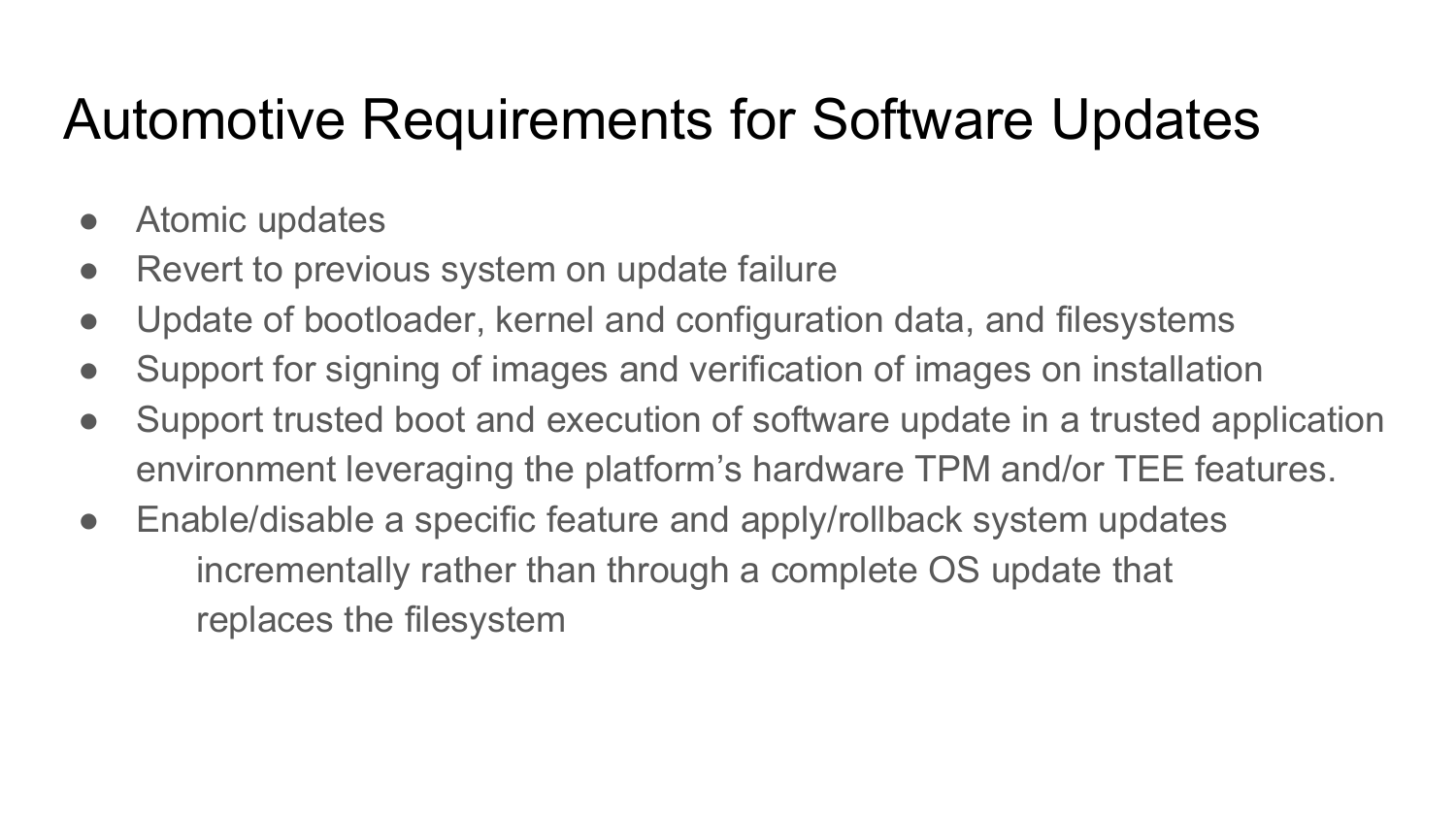# Linux-based IVI Systems

- GENIVI
	- Proprietary Linux-based [1]
		- Accenture, ADIT, Aisin, Delphi, Freescale, KPIT, LG, Magnetti, Mentor XSe, Neusoft, NVidia, Continental, Pelagicore, QuEST, Renesas, Harman, TCS, Visteon, Wind River
	- Open Source
		- Tizen
		- GENIVI Development Platform
- Automotive Grade Linux
	- AGL Reference Platform
- Open IVI

1. <https://www.genivi.org/compliant-products>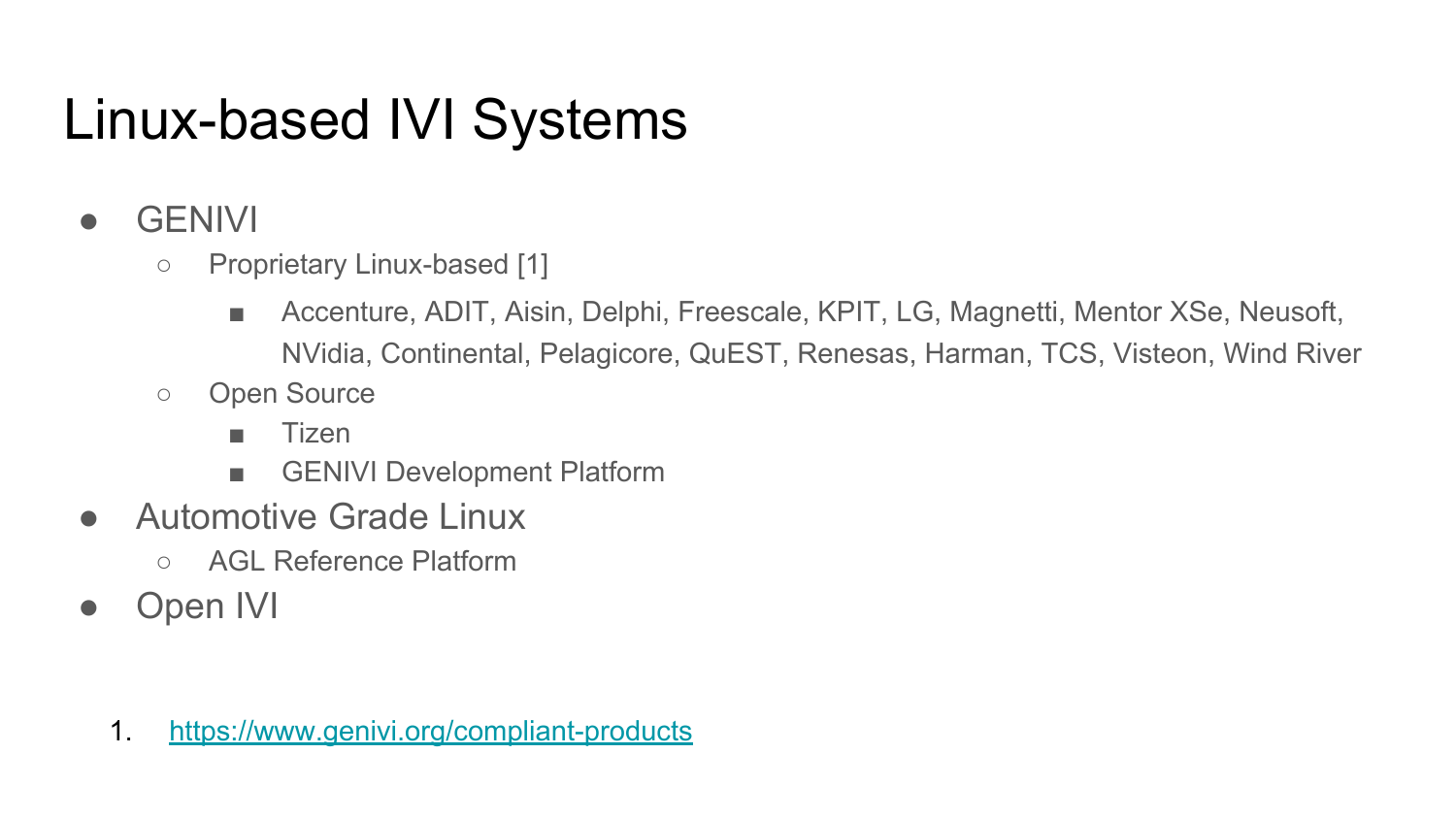#### Yocto

• AGL, GENIVI, OpenIVI and many embedded projects use Yocto

|                          | <b>GENIVI / GDP</b>       | <b>AGL Reference</b><br><b>Platform</b> | <b>Open IVI</b> |
|--------------------------|---------------------------|-----------------------------------------|-----------------|
| <b>Base Layer</b>        | meta-poky                 | meta-poky                               | meta-poky       |
| <b>Arch Layer</b>        |                           | meta-intel                              | meta-intel      |
| <b>Middleware Layer</b>  | meta-ivi                  | meta-ivi-common                         |                 |
| <b>Application Layer</b> | meta-genivi-demo-platform | meta-agl                                | meta-oim        |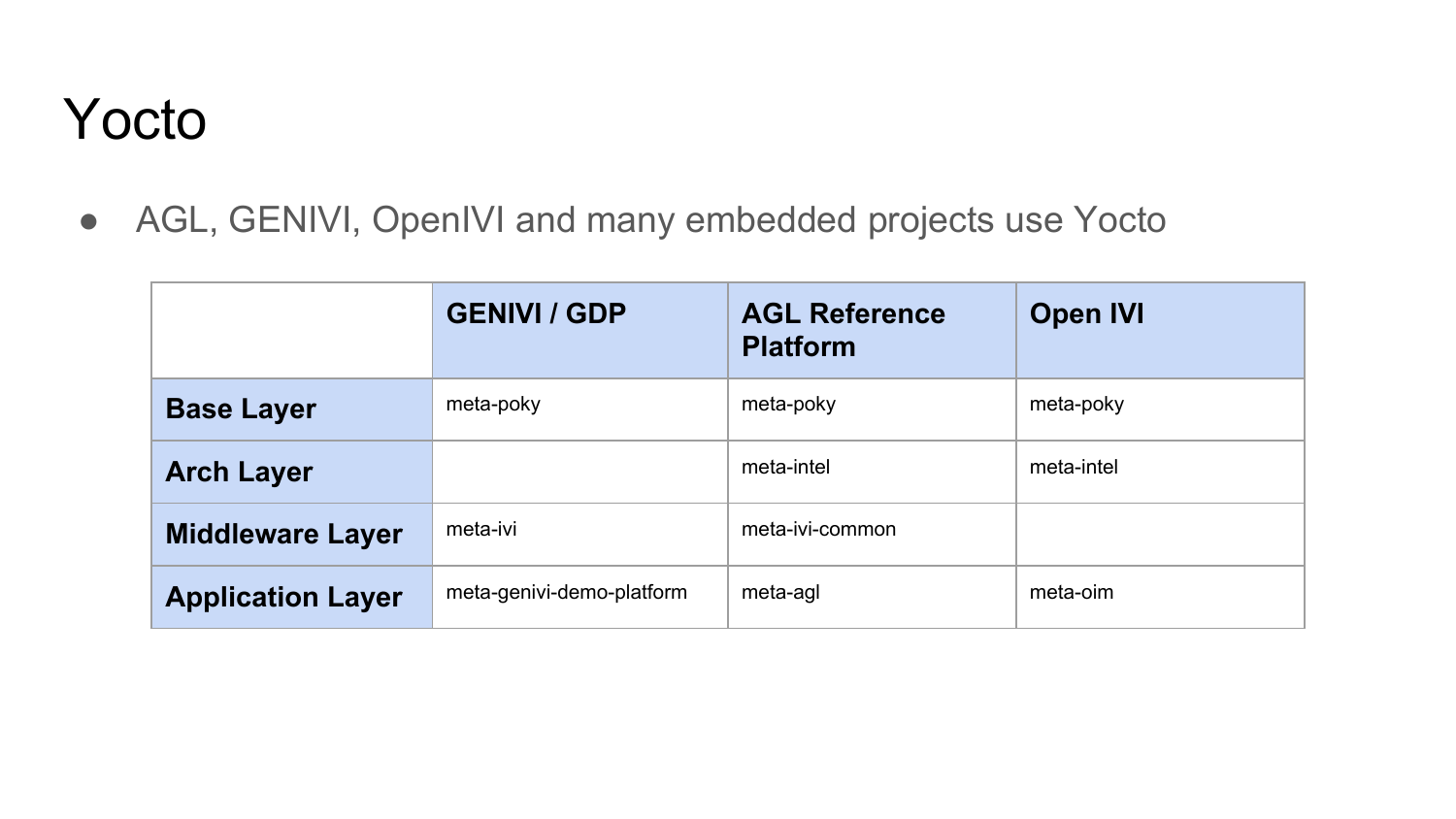#### Research and Planning

- Investigated existing update tools and approaches for embedded Linux
- 01/05 Commissioned a study from Konsulko team to investigate possibilities
	- SWUpdate, mender.io, resin.io, OSTree, swupd
- $\bullet$  24/05 Published study to AGL mailing list  $\overline{11}$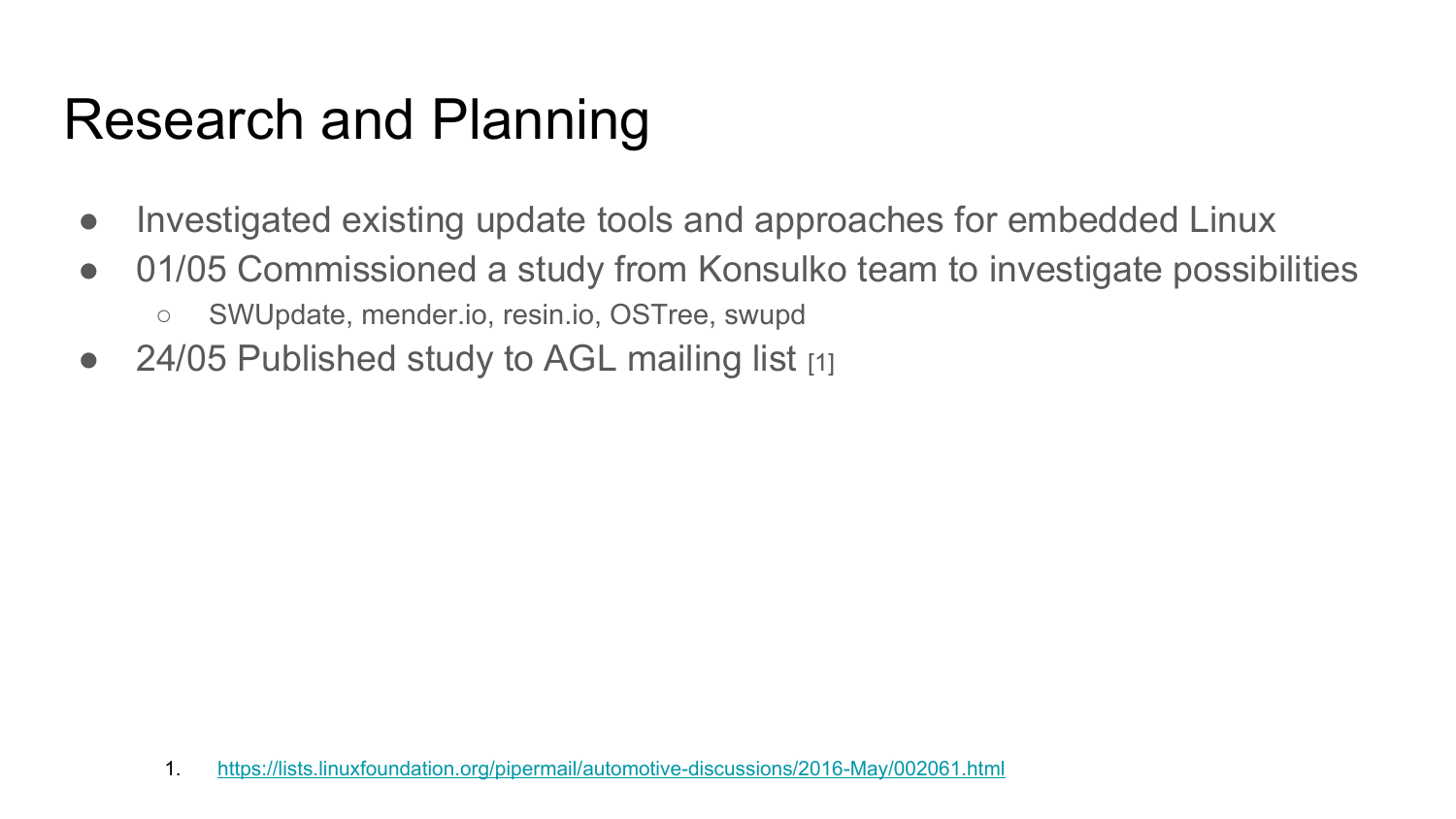## Update Strategies - Master / Slave full-system

- Master device receives update binaries
- Master device updates Slave device
- Master device validates Slave health
	- Rollback if necessary

- Robust, Simple to implement
- Used in multi-ECU systems
- What to do about the master?

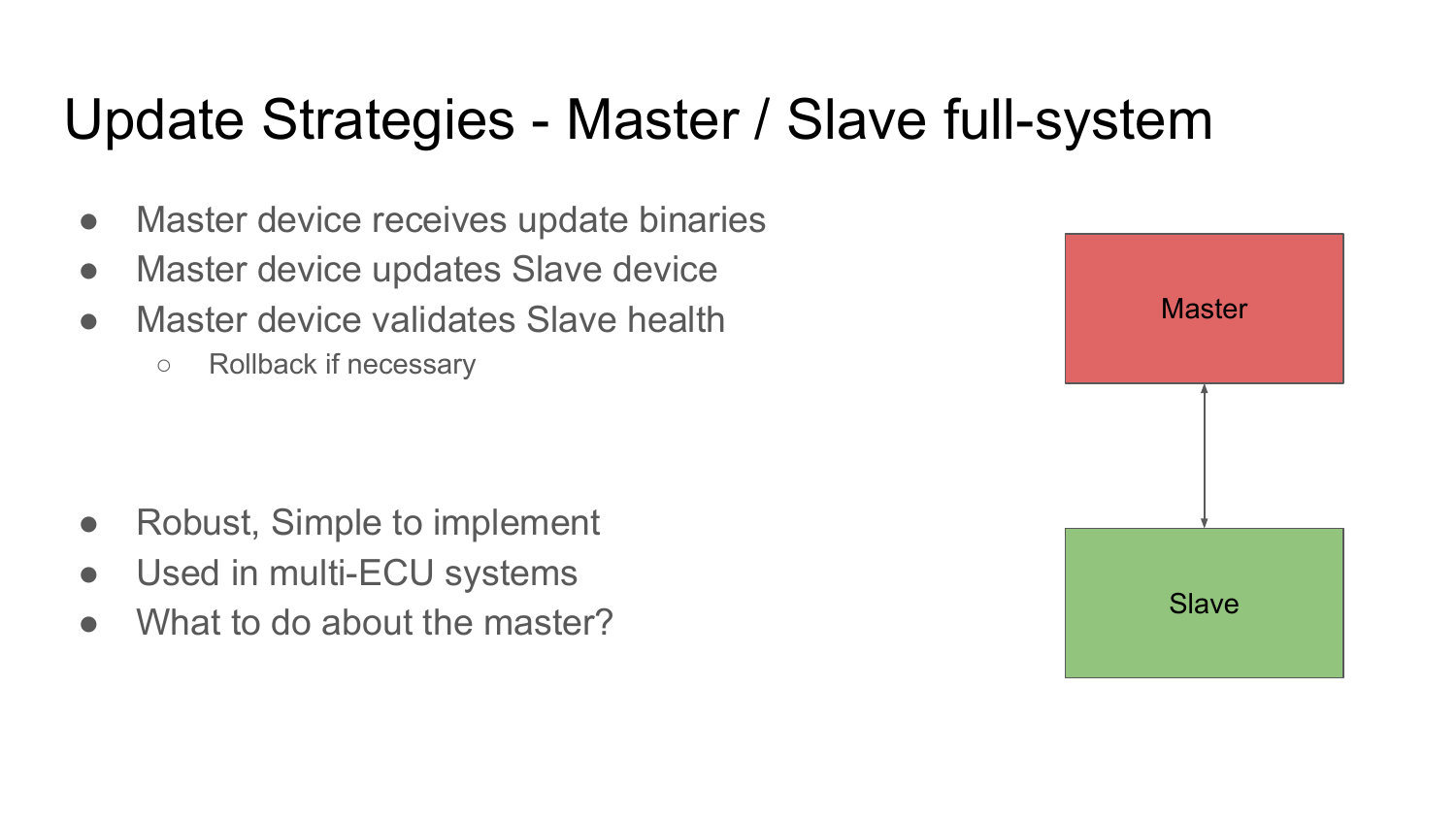## Update Strategies - Full-system by Bootloader

- Userspace downloads binaries
- Reboot bootloader into update mode
- Bootloader flashes new system

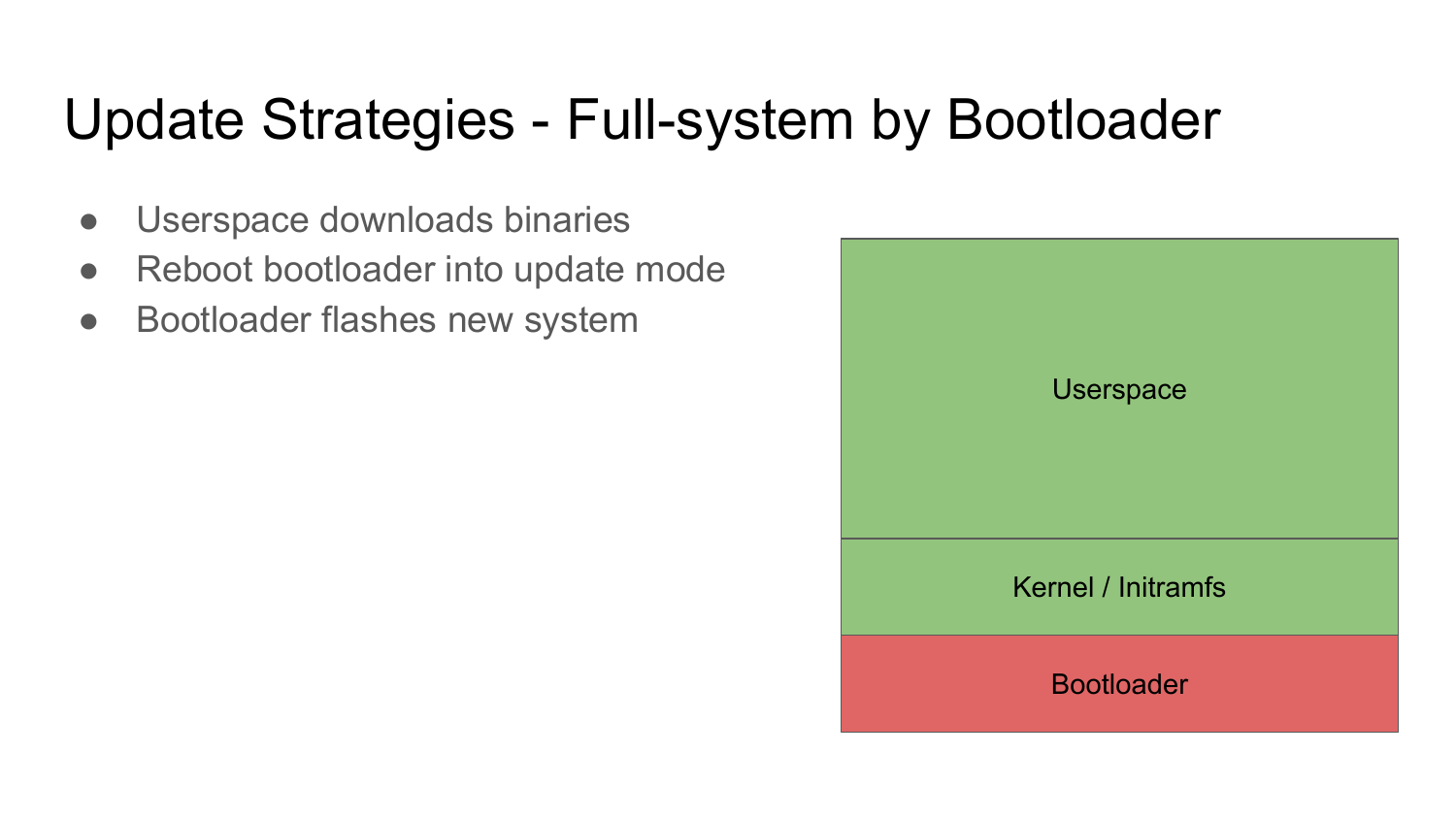## Update Strategies - Full-system by Bootloader

- Implemented in **SWUpdate**
- Require temp storage for update files
- Have to hope that updated system boots
- Bootloader may not be capable of rollback
- How to update bootloader?

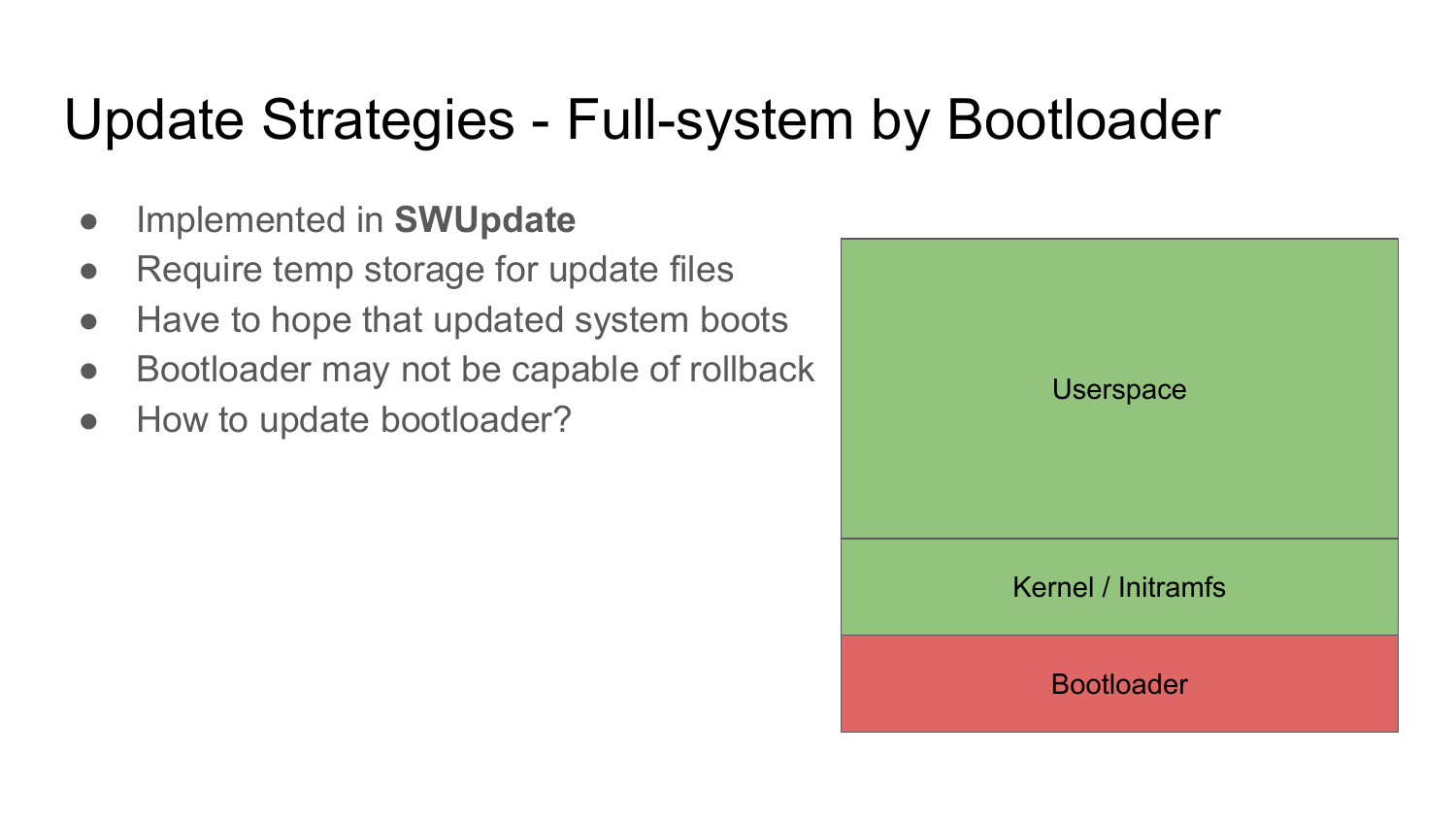## Update Strategies - Full-system by Userspace

- Kill unnecessary processes
- Remount the filesystem readonly
- mlock the update process in place
- Pray
- Stream the new binary directly to flash under the running system
- Pray
- Reboot
- **Pray**

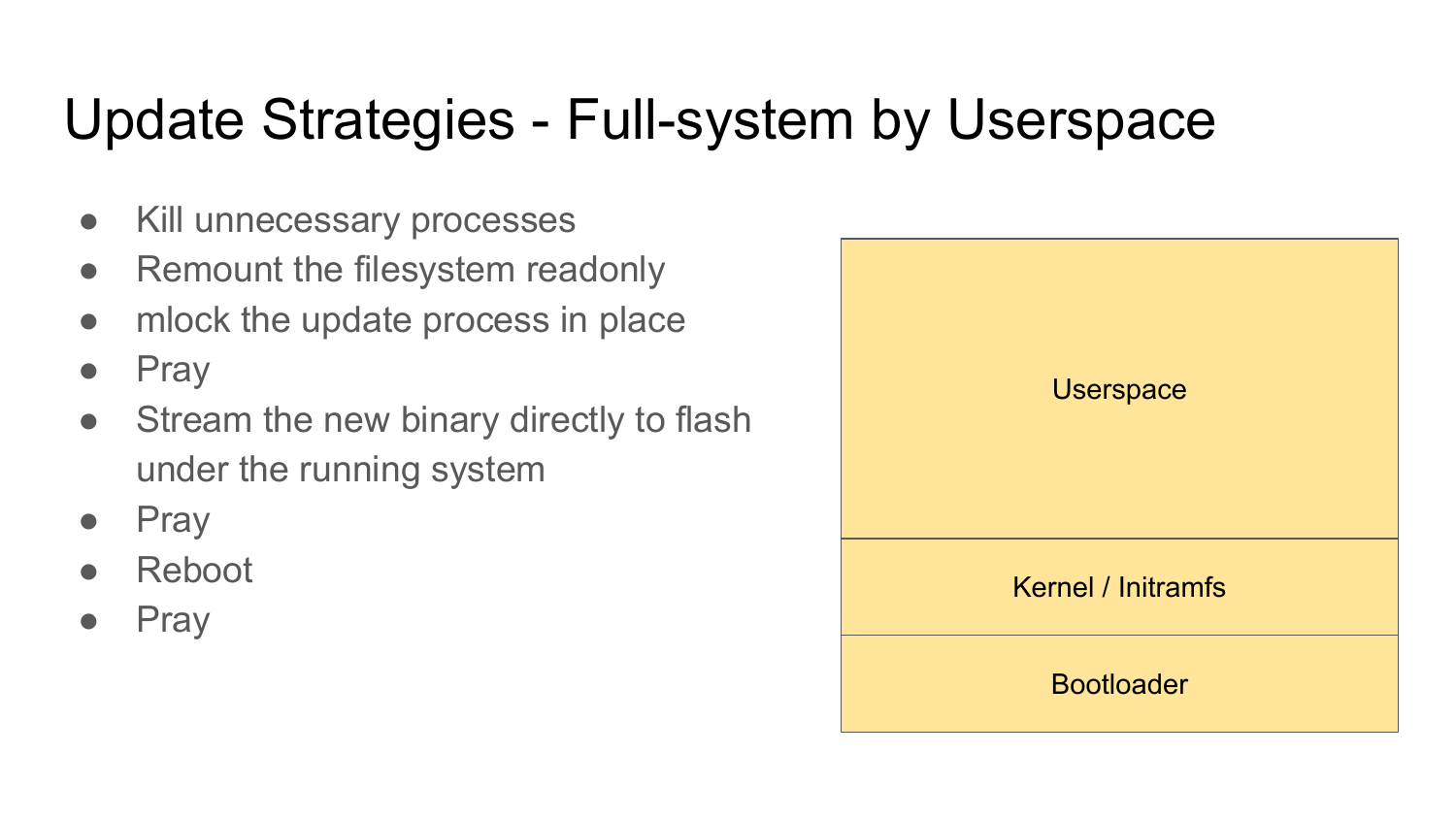#### Update Strategies - Full-system by Userspace

- Implemented by at least one CE device :)
- No additional flash storage required!
- Can update entire filesystem
- Supports secure boot
- Kinda risky...

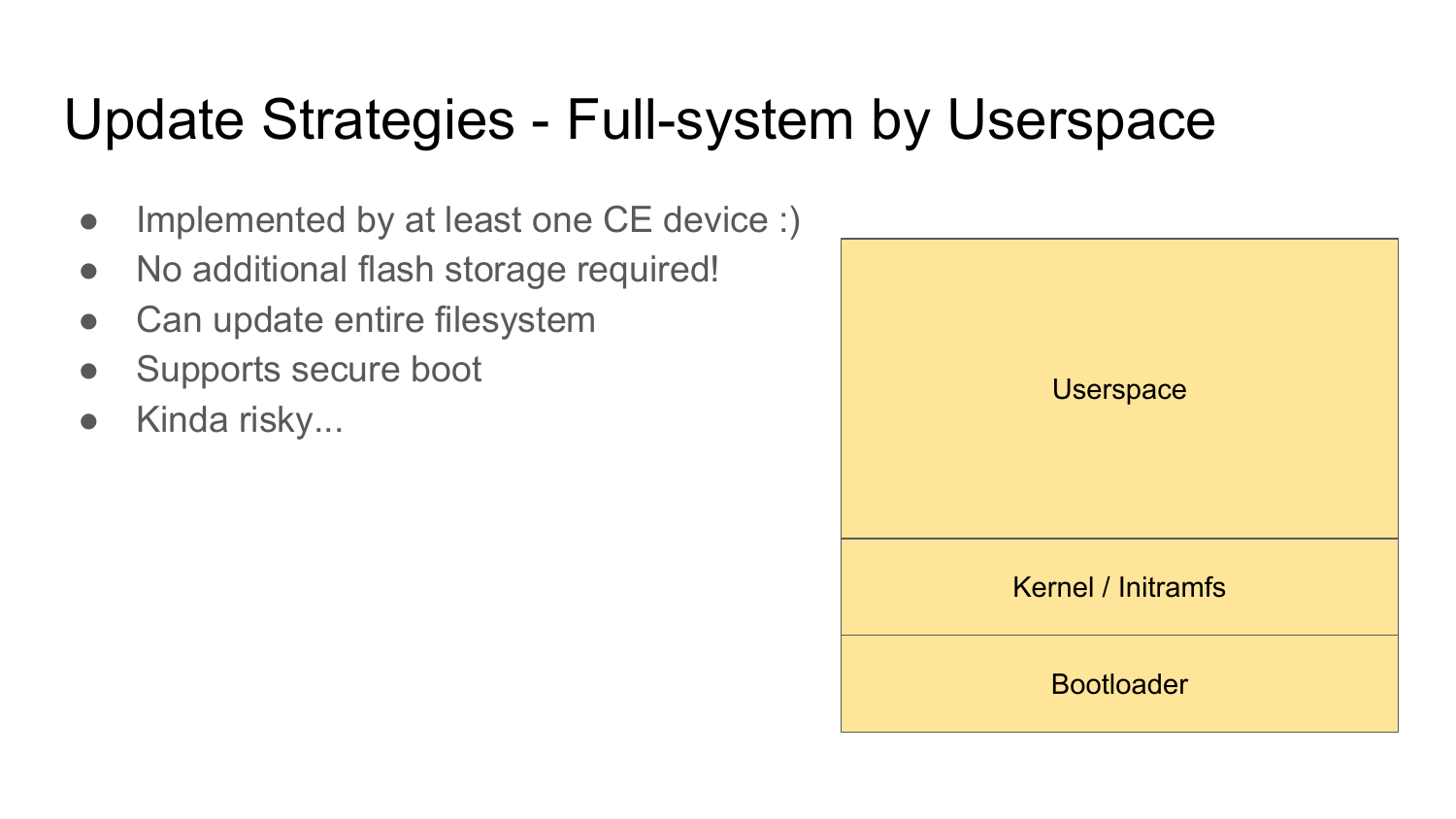## Update Strategies - A/B full-system

- Userspace A receives update binaries
- Userspace A flashes Userspace B
- Userspace A validates Userspace B
- Userspace A notifies Bootloader
- Bootloader attempts to boot Userspace B
- Revert to Userspace A on error

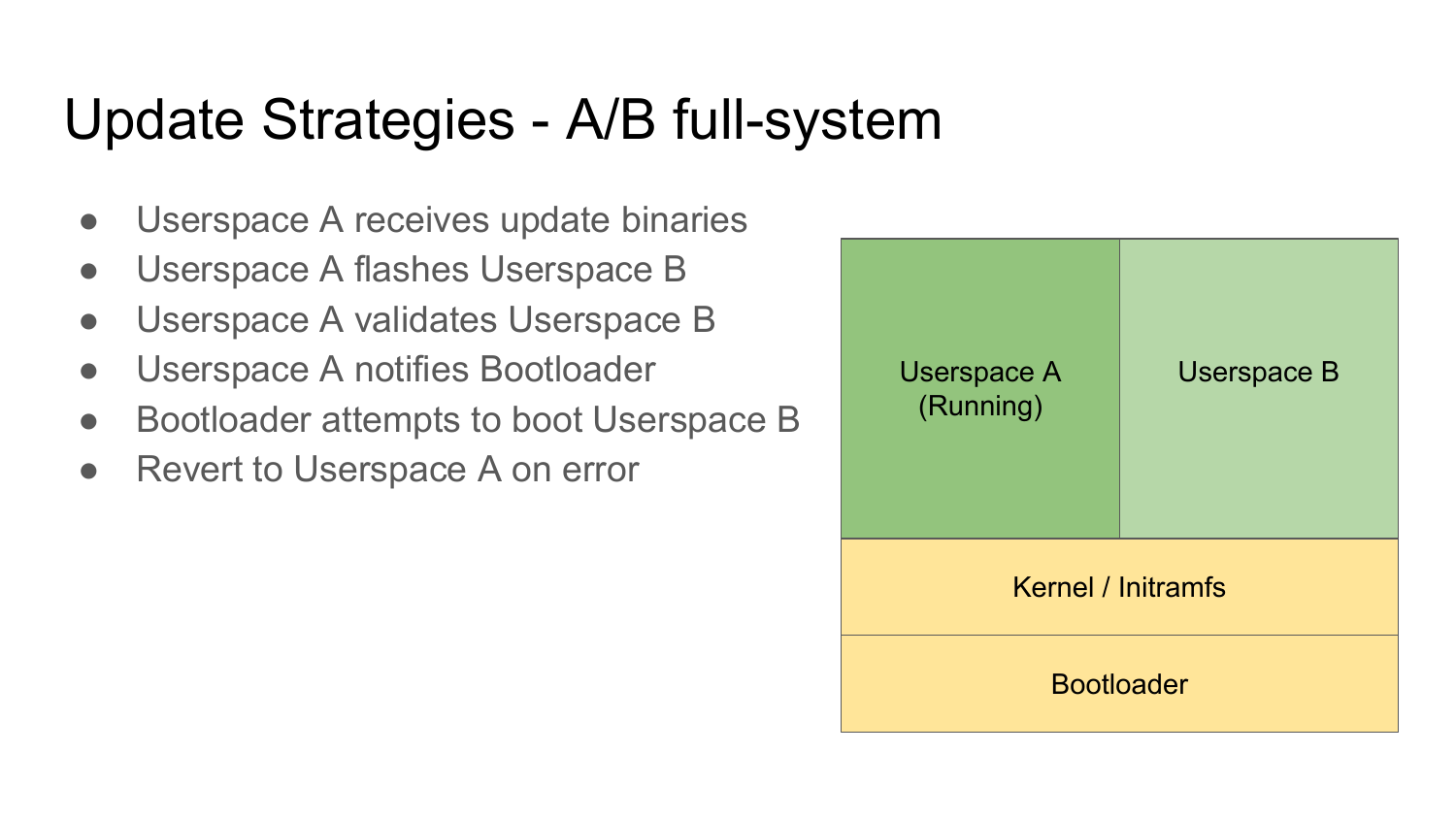## Update Strategies - A/B full-system

- Implemented in **SWUpdate, Mender.io**
- Similar approach in **CoreOS, Resin.io**
- Atomic, with rollback support
- Very robust against unbootable updates
- Supports secure boot
- Requires 2 x Storage
- Bootloader / kernel updates must be done 'blind' (hard to test before reboot)
- All user settings on a separate partition
	- /home easy. /etc on overlayfs?

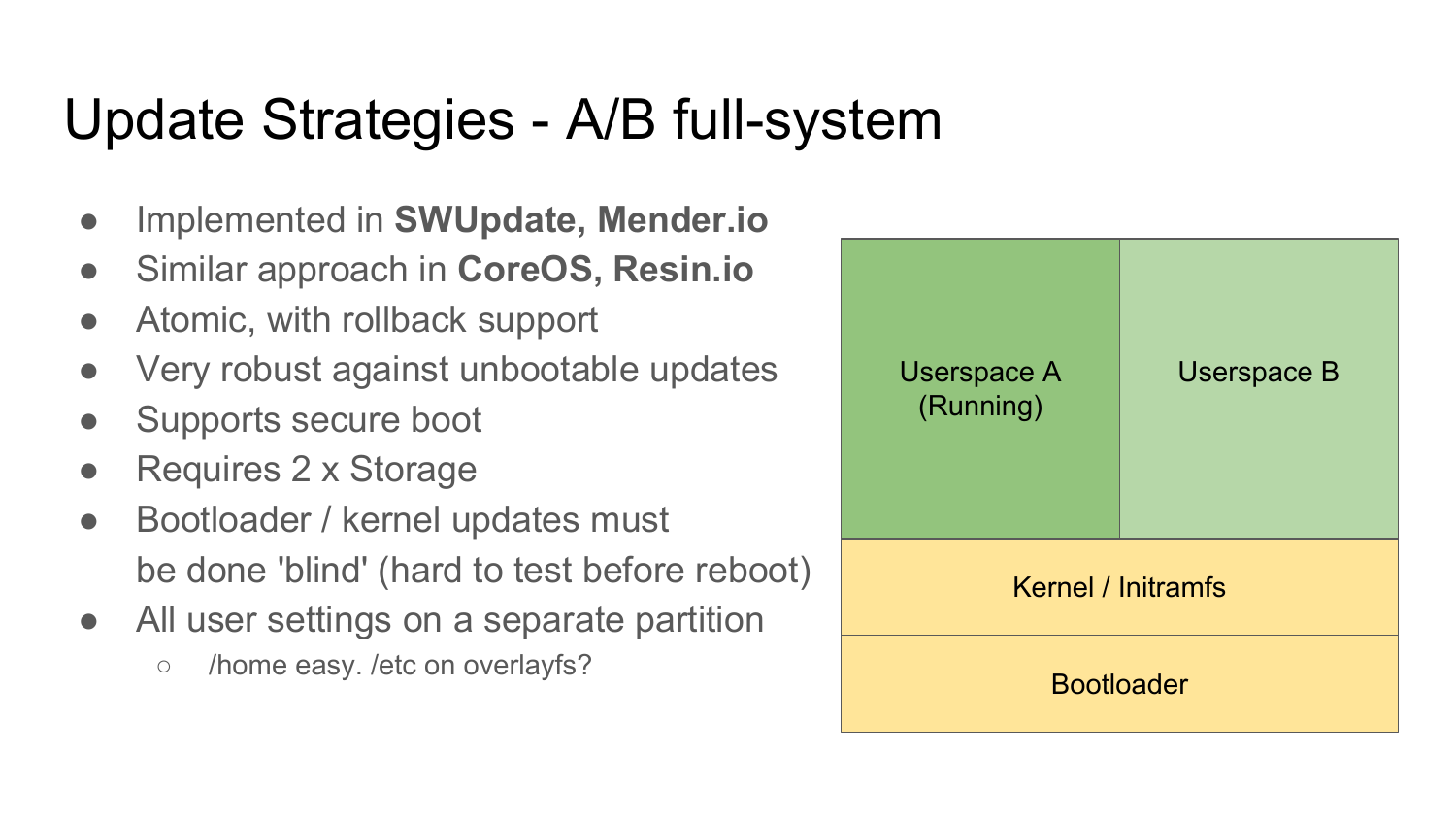# Update Strategies - OverlayFS

- Have a fixed base system
	- Or manage base system with another approach
- Make progressive updates to OverlayFS

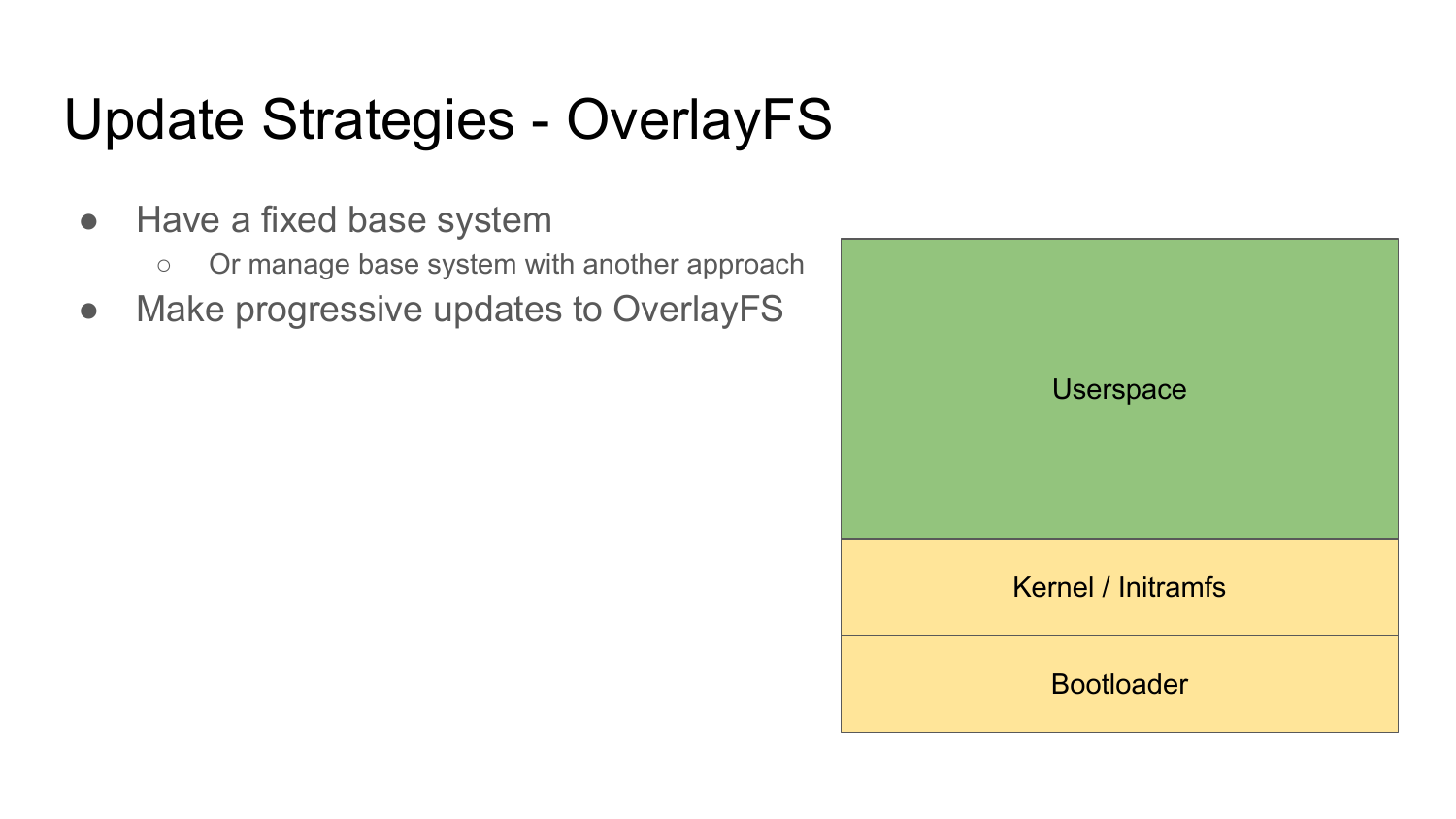# Update Strategies - OverlayFS

- Good support for rollback
- Easy to implement
	- Can be used with any existing packaging system
- What happens if base system changes?

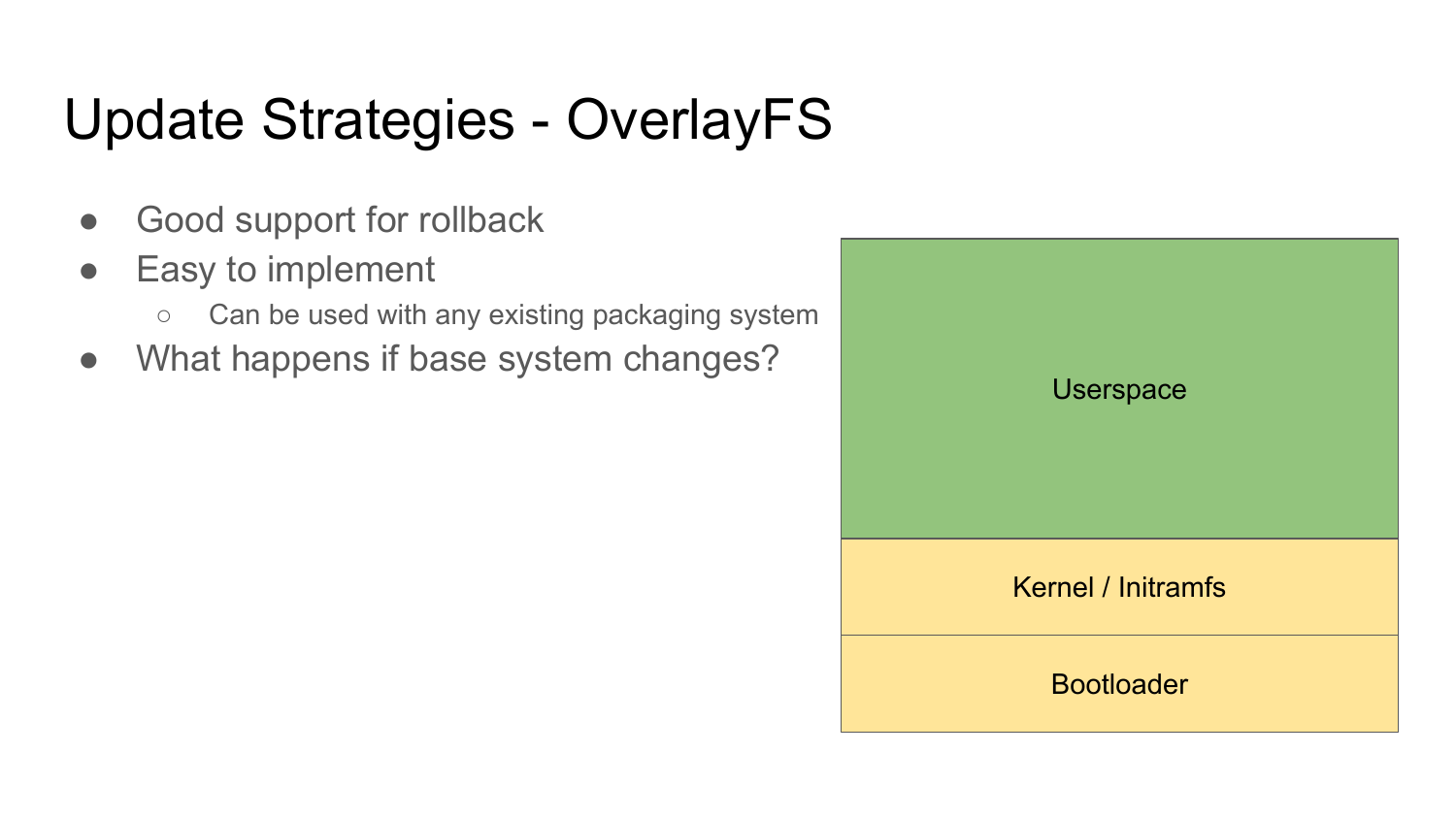## Update Strategies - Progressive by Userspace

- Download updated binaries
- Install them into the running system

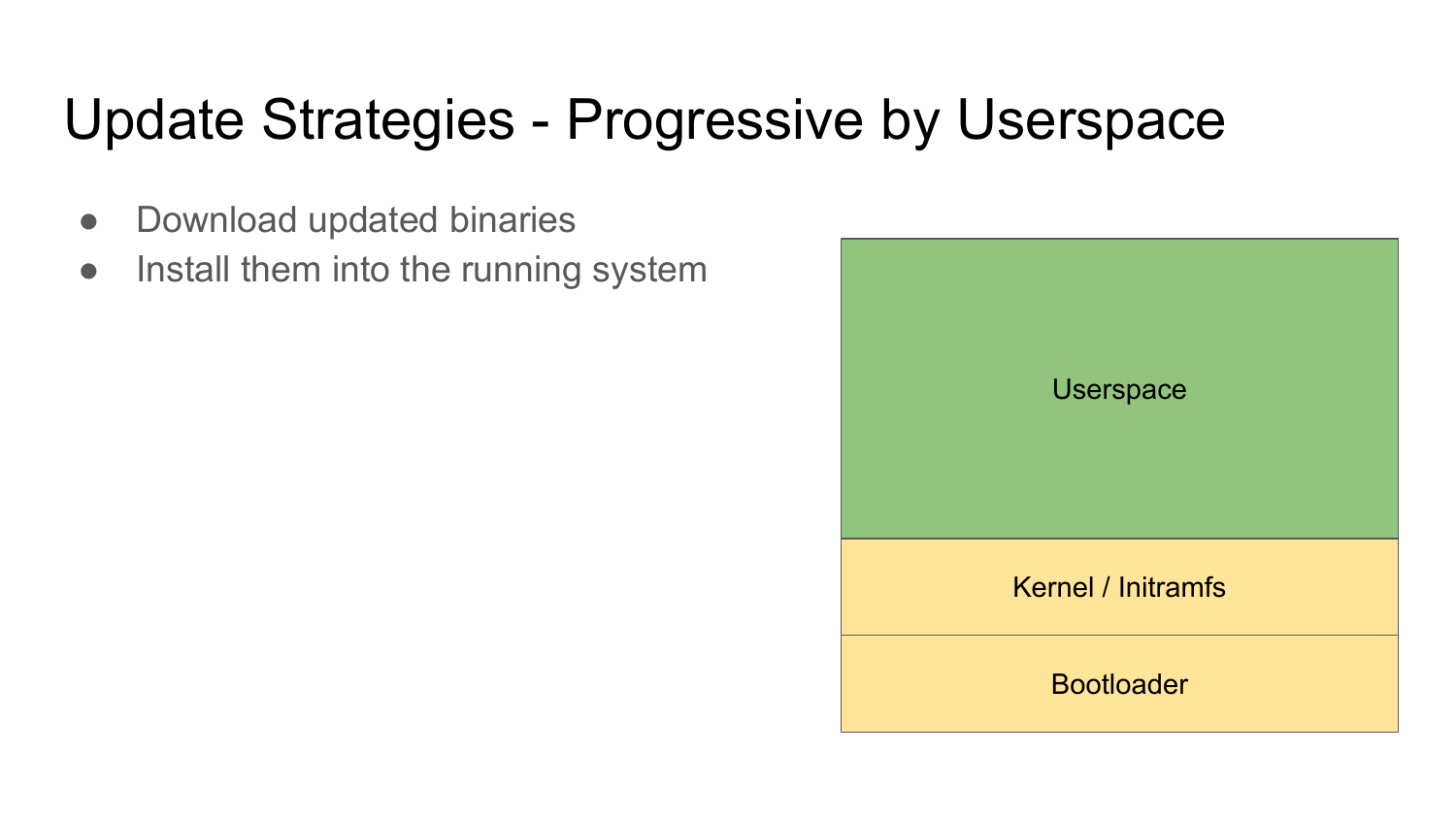# Update Strategies - Progressive by Userspace

- Implemented in desktop / server Linux systems
	- .deb, .rpm, etc.
- Similar approach in **OSTree, swupd**
	- OSTree Git-like tree of hard-links
	- swupd software "bundles"
- Support for file-level updates
- Package approaches widely used
	- Easy to package and distribute updates
	- Update binaries highly portable
	- Rollback can be tricky
- OSTree approach has good traction
	- Used in GnomeContinuous
	- Allows atomic updates and rollback

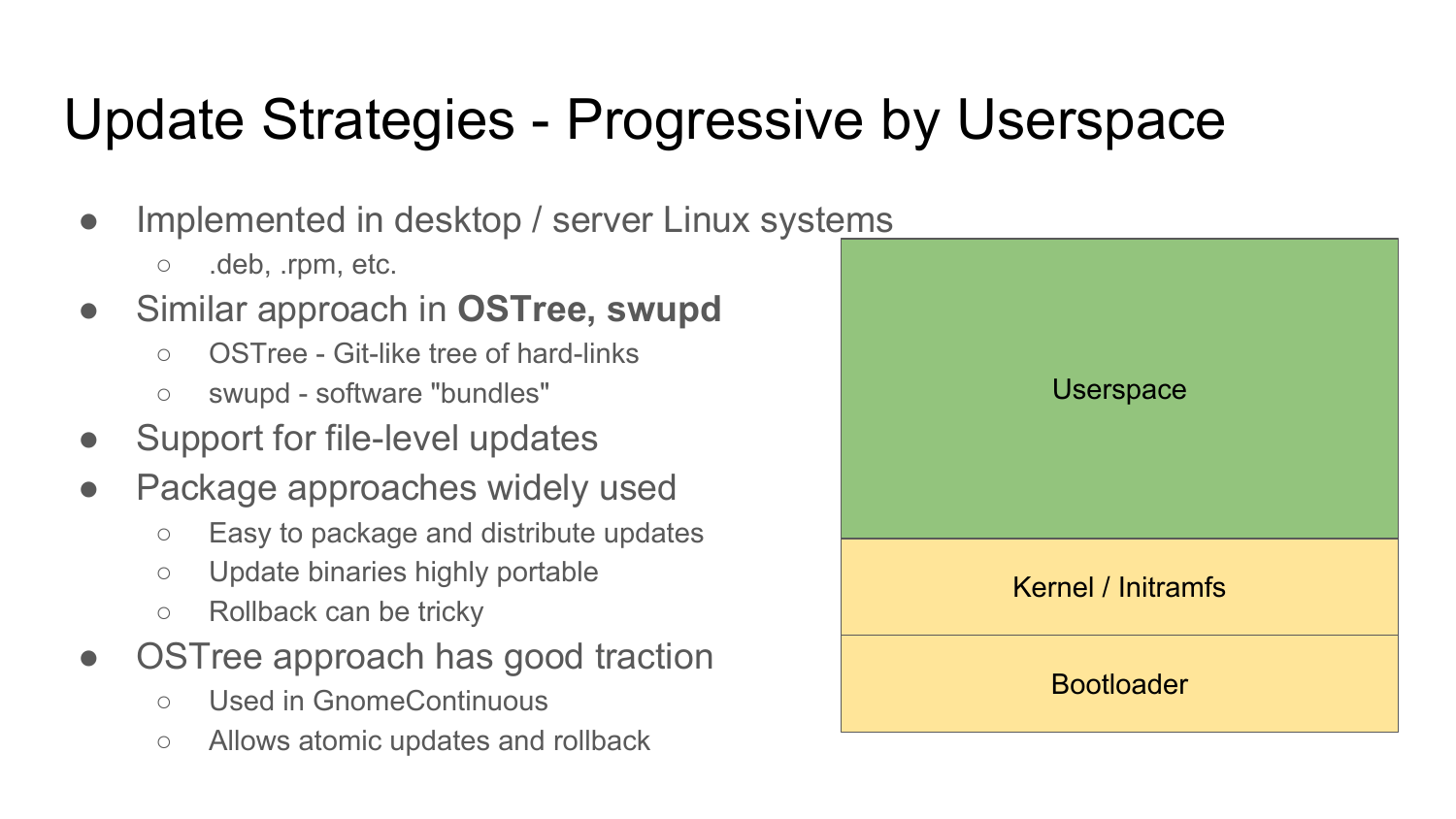#### Implementation

- 30/05 Agreed with AGL team during Vannes F2F on OSTree approach
- 01/06 Analyse technical risk of implementation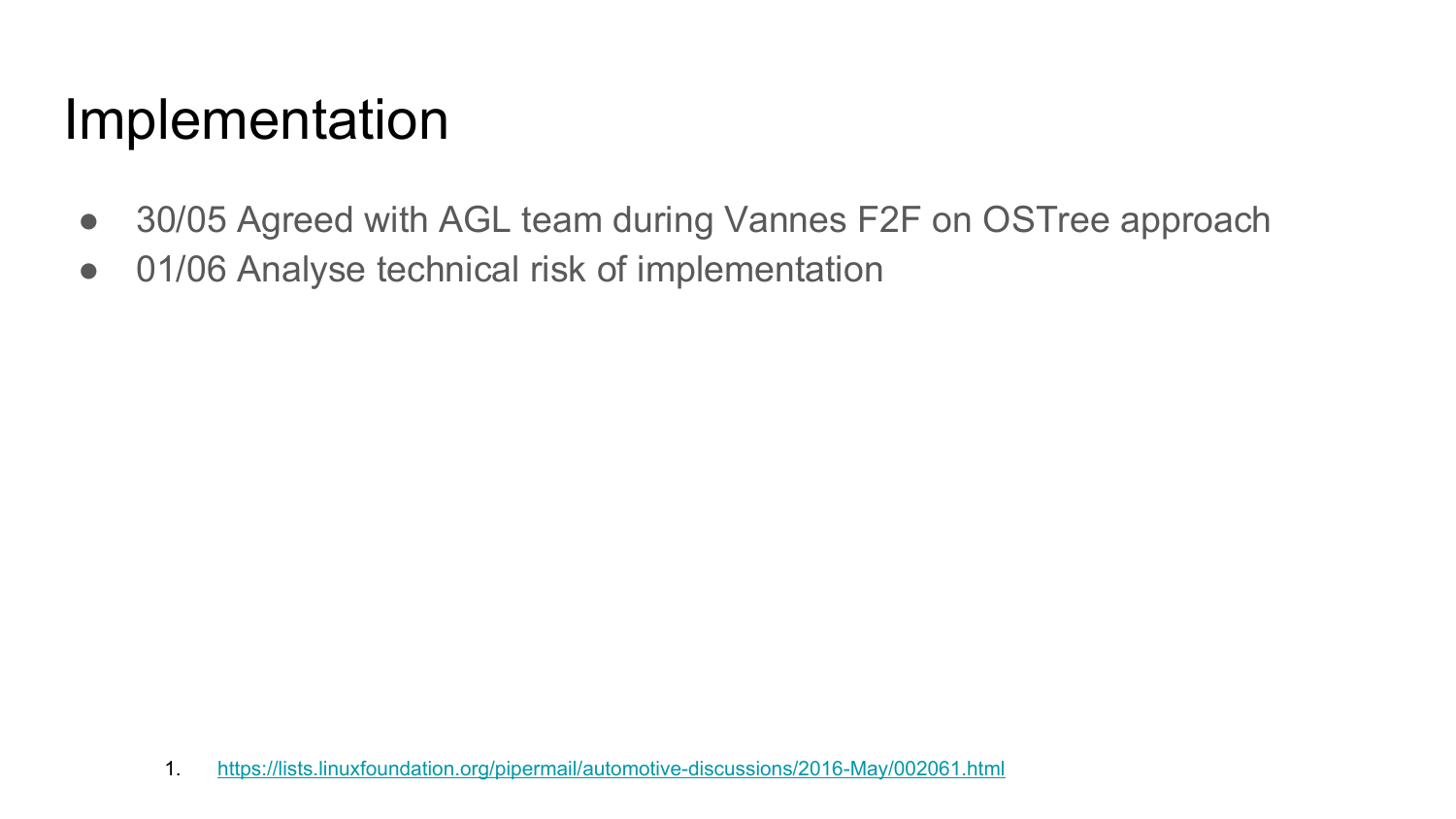# **Challenges**

- Trusted Execution Environment
	- Only basic features available
	- Any OS interaction would require implementation of eMMC and Filesystem drivers
	- Build a chain of trust some other way
		- Integrity checks from TEE?
		- OSTree metadata in TEE?
- OSTree
	- Needs integration with target OS
	- Requires modification of bootloader / initramfs for full root-fs integration
	- What to do about modified files?
		- Configuration (/etc)
		- App working data (/var)
		- User data (/home)